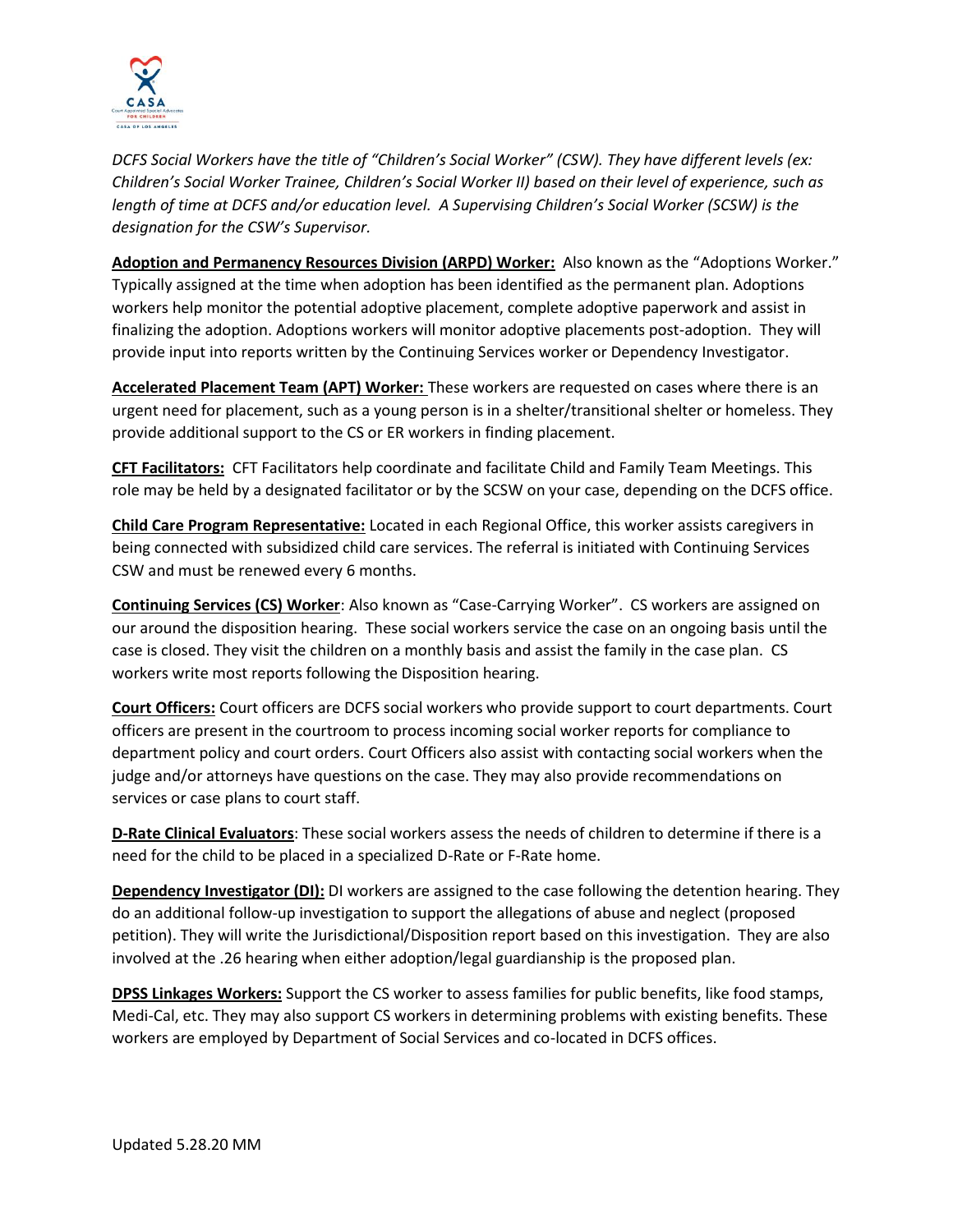

**DMH Specialized Foster Care (SFC) Staff:** These liaisons are located in each regional office. They are employees of the Department of Mental Health and can assist social workers in assessing and connecting their clients to the appropriate mental health services.

**Educational Consultants:** Educational Consultants are professional educators under contract with DCFS. They are located in each Regional Office and provide guidance and advocacy to address the more challenging educational needs of youth under the Department's jurisdiction.

**Eligibility Workers:** An Eligibility Worker (EW) is responsible for independently determining the initial and continuing eligibility for children in out-of-home care programs, and following established guidelines and procedures. Eligibility Workers may help caregivers determine eligibility for one or more forms of public assistance, such as foster care rates, Adoption Assistance Program, Kin-GAP, CalWORKs and/or Medi-Cal.

**Emergency Response (ER) Worker:** ER workers receive the initial referral from the Child Abuse Hotline. ER workers are responsible for conducting the initial investigation of child abuse and making a determination of removing a child (or not) from a home and finding appropriate placement. ER workers write the Detention Report.

**Human Services Aide (HSA):** HSAs provide case-related support to social workers. Some of their duties might include monitoring visits, transporting children to visits, and researching services. HSA support may not be available at all DCFS offices.

**ILP Coordinators:** Youth between the ages of 16-20 are referred to ILP Services/Coordinators by their Continuing Services Worker. ILP Coordinators assist youth in connecting to relevant TAY services and supports. This is a voluntary service.

**P3 (Permanency Partners Program) Workers:** P3 workers research long-term and meaningful connections for youth. They are typically assigned to youth 12 and over who are in PPLA placements, but can assist at any time where there is a court order or if a sibling is receiving P3 services.

**Placement and Recruitment Unit (PRU) Recruiter:** PRU Recruiters are responsible for recruiting applicants to adopt unattached children who need an adoptive home. When an applicant applies to adopt a child, the PRU processes the request and matches the applicant with a child once the assessment of the applicant is approved

**Public Health Nurses (PHN**): PHNs coordinate health and mental health care services and medical treatment to children and youth under the supervision of DCFS. PHN activities include, but are not limited to, acquiring medical information directly from health care providers and reviewing documentation for the purpose of assisting in arranging follow-up care, as applicable; sharing information related to screenings, assessments, and laboratory test results necessary to monitor the administration of psychotropic medication; and, upon request, assist Nonminor Dependents (NMDs) in making informed decisions regarding his/her health care. PHNs may self-refer to cases or may be requested from the CSW.

**Resource Family Approval Workers (RFA):** RFA workers assess homes and work on the approval of foster homes and relative/NREFM homes for placement of the children.

Updated 5.28.20 MM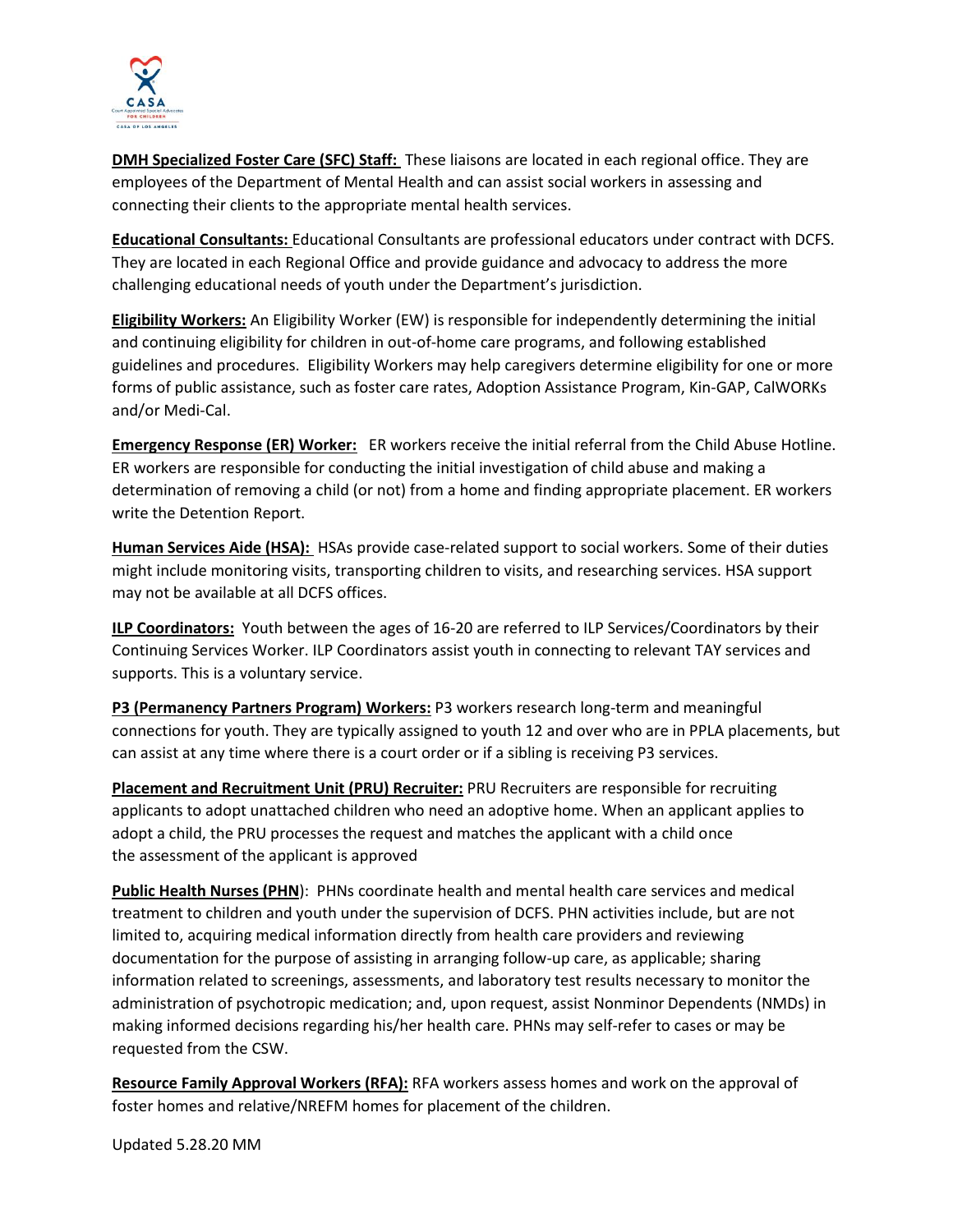

**Runaway Outreach Workers:** ROU CSWs are focused on locating, placing and stabilizing youth through developing rapport and offering alternative service plans for runaway youth under the age of 18 who are dependents of the court. The ROU CSWs work collaboratively with the case-carrying CSW to provide more intensive case management interventions in locating and stabilizing youth.

**Technical Assistants (TA):** TAs are administrative staff within DCFS offices who have such responsibilities as finding placement, processing paperwork for birth/death certificates and social security numbers, and processing some payments like education reimbursements, clothing allowances and dual rates.

## Other People Who Might Have a Social Worker Title or Role

**CLC/LADL Investigators:** The law firms that serve children (CLC) and parents (LADL) employ trained social workers, known as investigators, to visit and work with their clients. These social workers are employed by the law firms (not DCFS) and help provide information to the attorneys on the case.

**Foster Family Agency (FFA) Workers:** FFA's are not part of DCFS, but rather community-based agencies that certify and monitor licensed foster homes. Not all foster families are certified by FFAs. FFA workers are employed by a Foster Family Agency. They monitor and provide support services to foster families (and the children placed in the home) who are certified with their agency.

**Mental Health Professionals:** Mental health professionals may have a "social worker" title. These may be individuals with an LCSW (Licensed Clinical Social Worker), ACSW (Associate Clinical Social Workers), MSW (Master of Social Work), MFTs (Marriage and Family Therapist) and Licensed MFTs who practice therapy, case management and/or provide clinical assessments/treatment plans in community-based organizations, Regional Centers and hospitals.

**Probation Officers:** Some probation officers may have social work training, but their role is very different. Probation officers work with young people who are involved in the juvenile justice system to monitor and ensure they are completing the terms of their probation.

## Attorneys

**Children's Law Center:** Children's Law Center (CLC) is a non-profit law firm that represents children in care. CLC is divided into four firms: CLC1, CLC2, CLC3, CLC4 and CLC5.

**Los Angeles Dependency Lawyers:** Los Angeles Dependency Lawyers (LADL) is a non-profit law firm that represents parents whose children are in care. LADL is divided into 5 firms: Law Offices of Amy Einstein, Law Offices of Rachel Ewing, Law Offices of Thomas Hayes, Law Offices of Jolene Metzger and Law Offices of Martin Lee.

**County Counsel:** County Counsel refers to the attorneys who represent the Department of Children and Family Services in dependency court. They also are located in DCFS offices to provide assistance to DCFS social workers in regards to case issues.